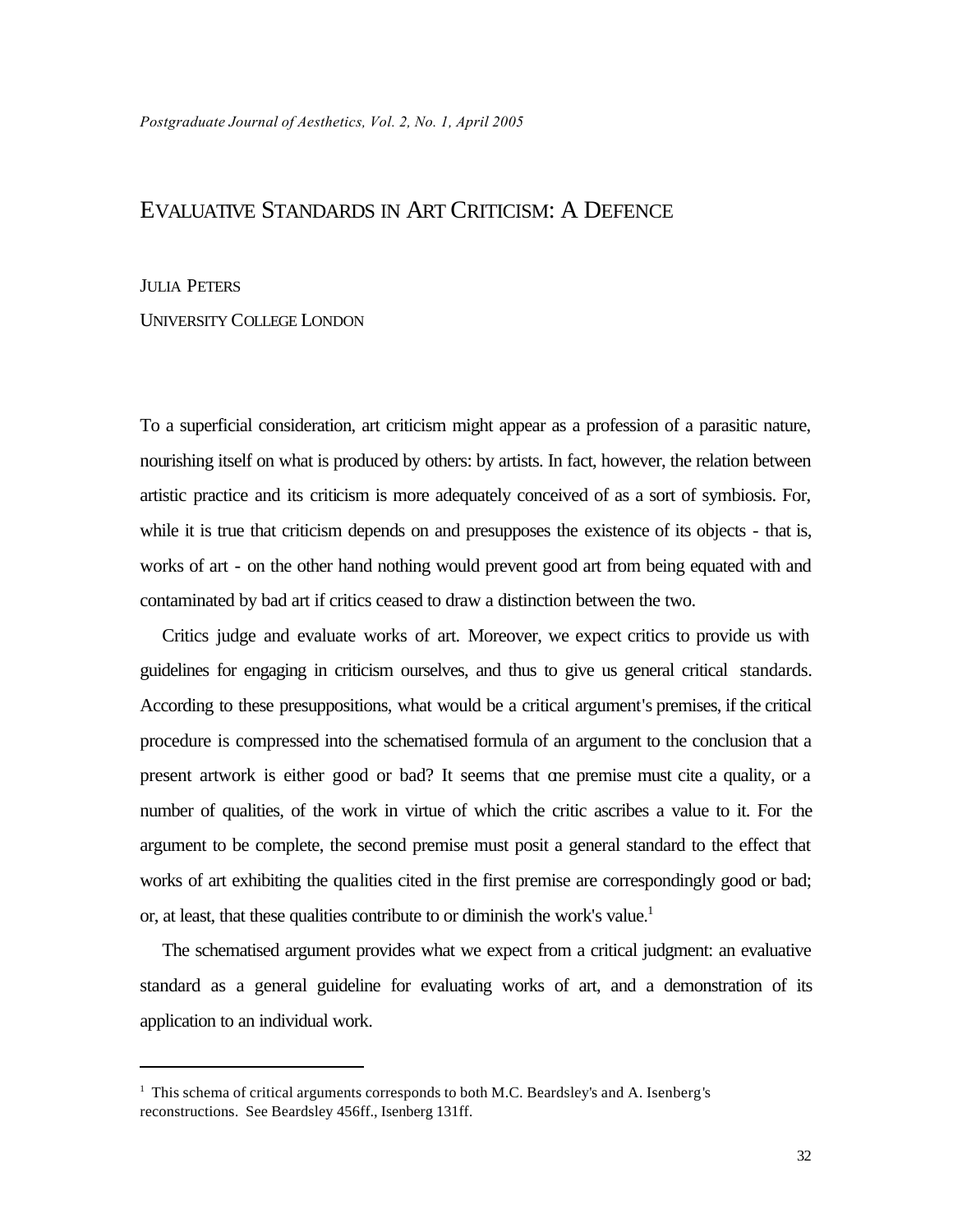However, the idea I have so far treated as a natural assumption and elaborated into a sketch of the critical procedure — the idea that critical judgments are supported by reasons derived from general standards — has been contested by a number of theorists. In the 1950s and 60s, analytical authors such as Frank Sibley, Arnold Isenberg, Stuart Hampshire and Margaret MacDonald argued against this account of criticism, and contemporary philosophers committed to the analytical tradition, like Mary Mothersill, take up their arguments. In the following I want to consider and try to contest three different objections against the conception of criticism sketched above, all of them occurring in the writings of the authors just listed.

1. Throughout their writings, the authors just listed convey a picture of the practice of art criticism which is, in its essential features, alike. I shall try to give a sketch of this picture.

First, it should be noted that it is biased towards pictorial arts: paradigmatically, the practising critic is represented as being confronted with a *painting* or a *sculpture* which he is to describe and evaluate. This is not a deficiency yet, for the account is usually taken to apply *mutatis mutandis* to other forms of art as well. But, as we shall see later, the paradigm of visual art might possibly support certain prejudices which would appear less plausible in the light of examples taken from other artforms.

The critic's task is represented as twofold. First, the critic points out and directs the noncritical perspectors' attention to *perceptible* features of an artwork in the presence of and with direct reference to the work. Second, he claims these features to be either good-making or bad-making. Obviously, the natural conclusion to draw from these assumptions is that the latter claim is supported by an evaluative standard to the effect that a work's possessing the perceptible property  $F$  is a sufficient condition for having — or lacking — aesthetic value. But the conclusion is unwelcome, for it is incompatible with the observation that it seems impossible to find a single valid standard stating the possession of a perceptible property as a sufficient condition for aesthetic value.

The incompatibility is now dissolved by the following claim: features of an artwork cited in critical evaluation are not properties or qualities which could possibly reoccur in other works of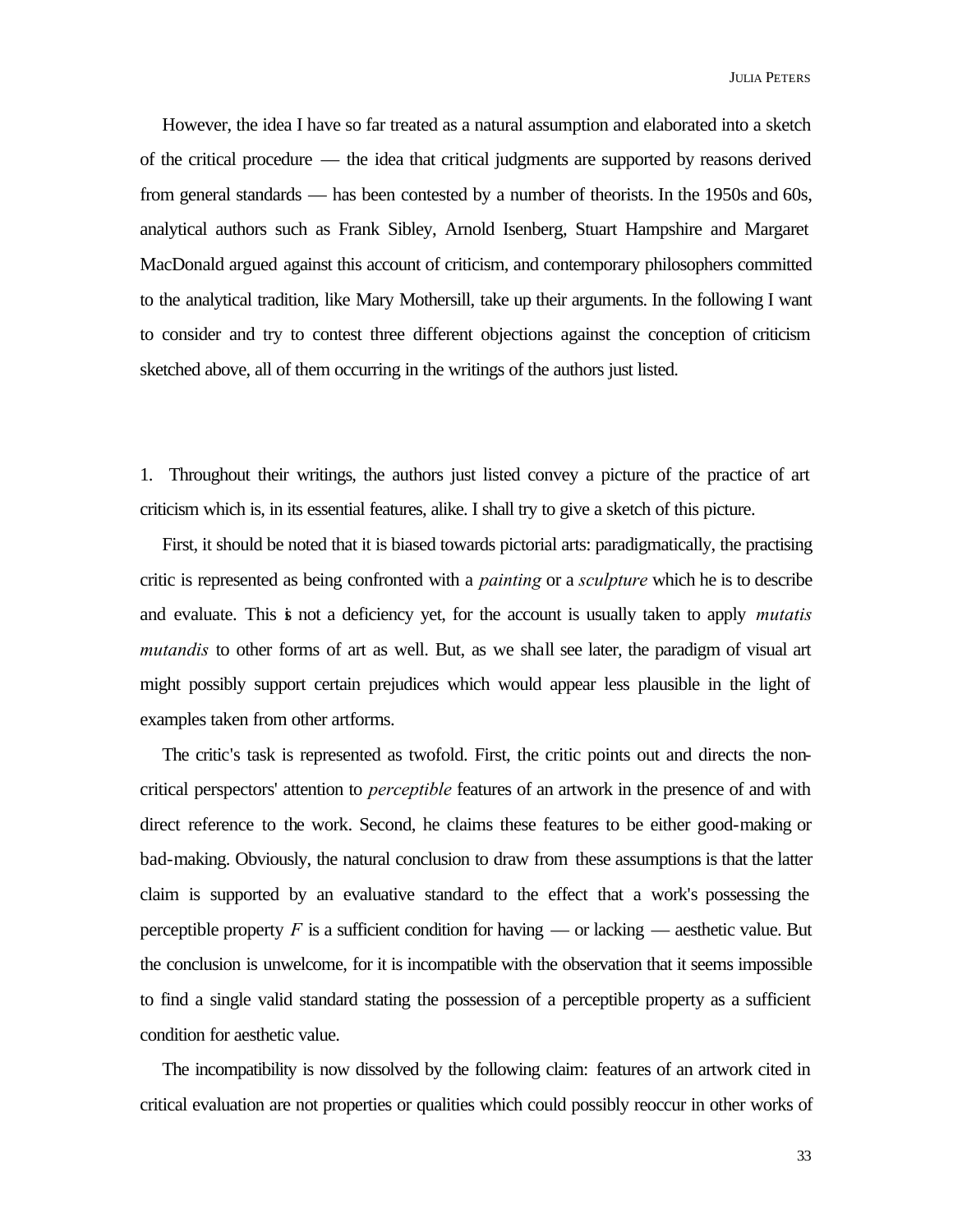art and support an analogous evaluative judgment; rather, they are *individuals*. The critic picks out the features he cites to support his evaluative judgments not by descriptions or general terms, but by indexicals.

It is not merely claimed that the terms referring to features cited in the critic's argument are general terms which are defined ostensively and can possibly reoccur in a number of analogous evaluative judgments about different works of art; such as, for example, colour predicates. Rather, the terms refer to features which are properties but, at the same time, individuals; they are, as it were, 'individual-properties'. Arnold Isenberg expresses this claim by stating that a study of the terms referring to the features cited in critical reasoning to support evaluative judgments 'would probably result in the introduction of an idea analogous to that of the proper name (or of Russell's 'definite description') but with this difference, that the entity uniquely named or labelled by this type of expression is not an object but a quality' (Isenberg 144). The same idea is expressed in Mary Mothersill: 'The critic speaks as we do, but his words serve what one might call an 'ostensive' function' (Mothersill 339)....The phrases [the critic] uses are designed to draw our attention to particular 'qualities' which are (in the case of painting) visual but which have no non-indexical names' (Mothersill 338).

Since the features of an artwork which a critic points out in order to support his evaluative judgments about it are individuals, his judgments are neither based on, nor an appropriate basis for deriving, general standards. Thus Isenberg concludes: 'the critic is not committed to the general claim that the quality named *Q* is valuable because he never makes the particular claim that a work is good in virtue of the presence of *Q*' (Isenberg 139).

The idea of an individual-property or a property-individual is quite paradoxical. But according to its opponents, this is not a reason for rejecting it. Truly, the idea is paradoxical, their tenor seems to be; but only judging from the paradigms of ordinary language and argument. We should abandon those when concerned with critical judgment about works of art and accept that the aesthetic sphere is essentially different from all other kinds of reasoning and judgment we are familiar with.

This line of argument might give rise to urgent worries about philosophical quietism: only Wittgenstein-disciples are not suspicious about a philosophical method frankly abstaining from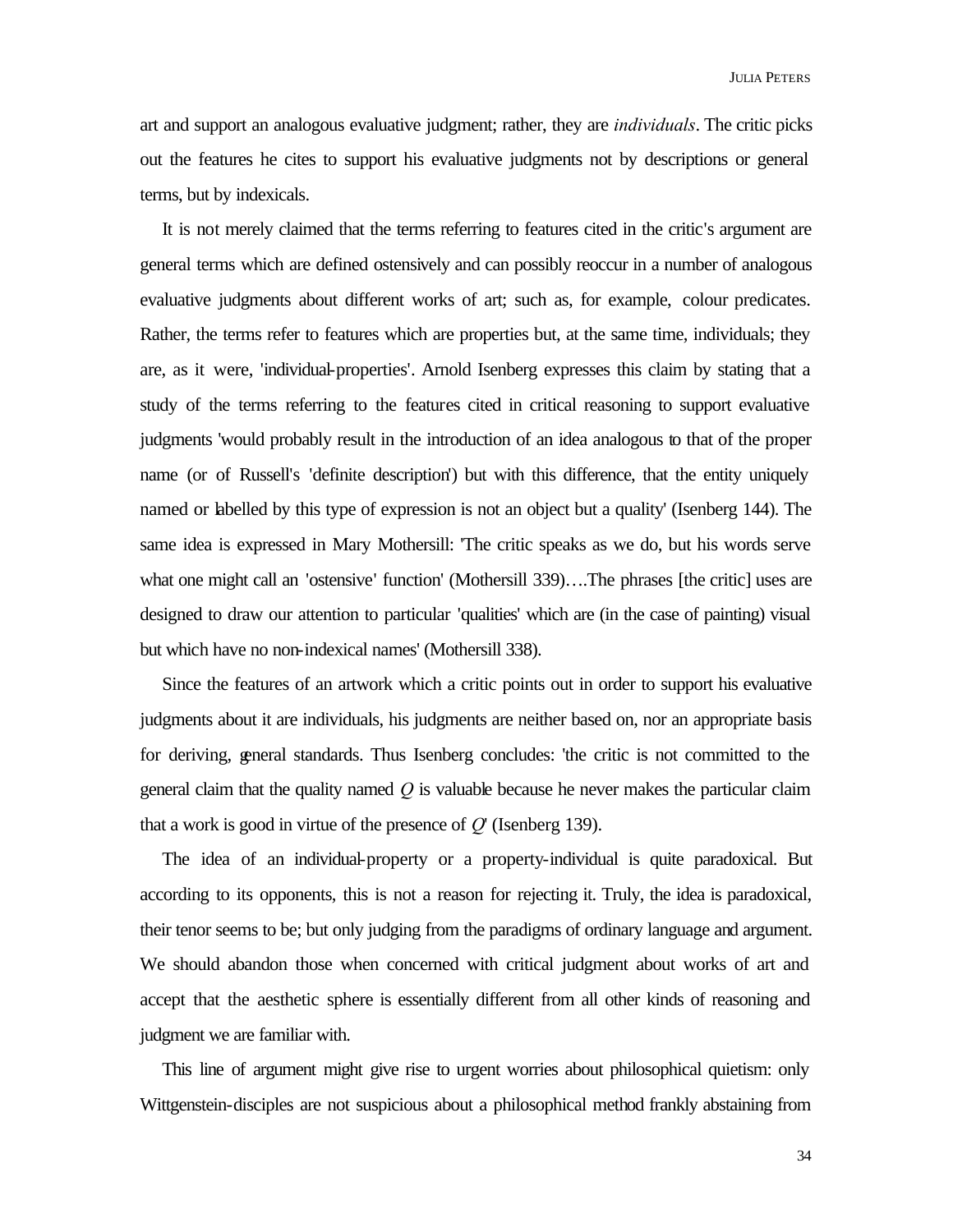explanation and argument and giving way to description. But complaints about a lack of explanation can only arise on the basis of agreement on the facts one would like to have explained. However, I think that the account of critical judgment I have sketched should prompt us to disagree in many respects.

Its major deficiency is that it only takes into account the *perceptible* qualities of artworks. It is true that it will be difficult, if not impossible, to find, in all critical reasoning, a single general standard stating perceptible features as sufficient conditions for aesthetic value; a standard of the form 'non-garish colours and medium-sized format make a painting good'.

But things might look more promising when we turn our attention to qualities which *supervene* on the perceptible properties of an artwork. According to M.C. Beardsley, there are three objective qualities which support the ascription of aesthetic value to an artwork: unity, complexity and intensity.<sup>2</sup> These qualities are not directly perceptible, but a work possesses them in virtue of certain perceptible properties.

However, it would be premature to think that Beardsley has found the ultimate set of properties relevant for aesthetic evaluation. Adopting Beardsley's selection, we will be facing a dilemma. If, on the one hand, we interpret the terms 'unity', 'complexity' and 'intensity' in an innocuous — that is, non-normative — sense, the attempt to base general evaluative standards on them will face a number of compelling counterexamples. To mention just one: the style of the late Beethoven and, even more, Schubert, is characterized by a tendency for simplification and reduction of the musical material. Nevertheless, we would like to ascribe their late works at least as great in aesthetic value as their earlier ones, and not only in spite of, but precisely because of their complete lack of complexity in some parts. Examples of this kind — similar ones can be construed for the other two qualities — seem to compel us to accept not only that unity, complexity and intensity are not necessary conditions for a work's value, but even that their absence may, in particular cases, enhance the latter.

The other horn of the dilemma is to try to escape this problem by giving the three terms a stronger interpretation, such that, for instance, absence of complexity on a 'lower level' may

<sup>&</sup>lt;sup>2</sup> See Beardsley 456ff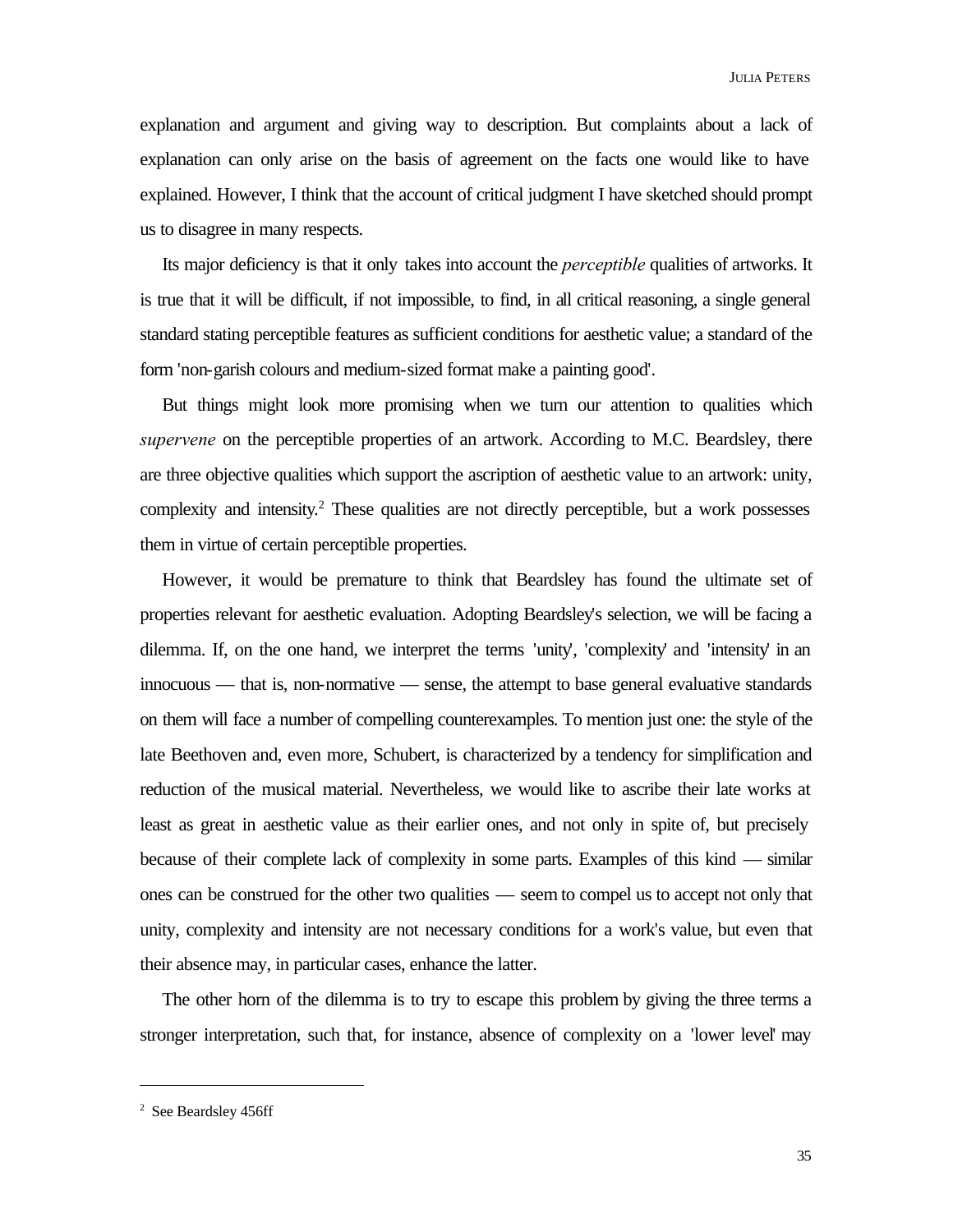even enhance the work's complexity on a 'higher level', while higher-level qualities are the ones which count for aesthetic evaluation. However, it is not obvious what the talk of different levels amounts to other than simply a distinction between the descriptive and the normative level: 'complexity', when ascribed on the 'low level', is a descriptive term, but when ascribed on the 'high level', a normative one implying appraisal. But this way of interpreting the terms is, obviously, question-begging. It merely restates, rather than explains, the facts we are puzzled by: that both complexity and lack of complexity may, on different occasions, enhance a work's value.

But I think that the dilemma must not discourage us. A first and tentative answer to it is that even if Beardsley's selection of properties relevant for aesthetic evaluation is not a convincing one, it might still be possible to find other, non-perceptible qualities supporting general evaluative standards. However, it is plausible to assume that every possible candidate we might consider will be facing the same dilemma again. As a more substantial answer, I thus suggest that complexity, unity and intensity — and, for the same reason, other possible candidates for qualities relevant for aesthetic value — can support both positive and negative evaluations because every property relevant to an artwork's evaluation is a property the work has in virtue of its relation to other works. Complexity, for instance, is praiseworthy if an artist brings it about by developing, elaborating and refining certain artistic techniques or rules of composition manifested in earlier works by the same or a different artist. But likewise, simplicity can be valuable, for instance if it states, like in some of Beethoven's or Schubert's late works, a conclusion to and return from a musical tradition favouring complexity and development.

Whatever properties will eventually feature in our evaluative standards, we should expect them to be relational properties. Both Beardsley, and his opponents who wish to restrict the critic's attention to the perceptible properties of an artwork, are wrong in holding that an artwork's value depends primarily on its inherent properties.

To return once more to Beardsley's opponents. There is one way in which their restrictive view of criticism may gain plausibility: as a normative claim emphasizing that criticism should not be elitist or hermetic. The results of criticism, it might be argued, should be open to view and comprehensible to everyone. Thus it is inappropriate for a critic to support his evaluative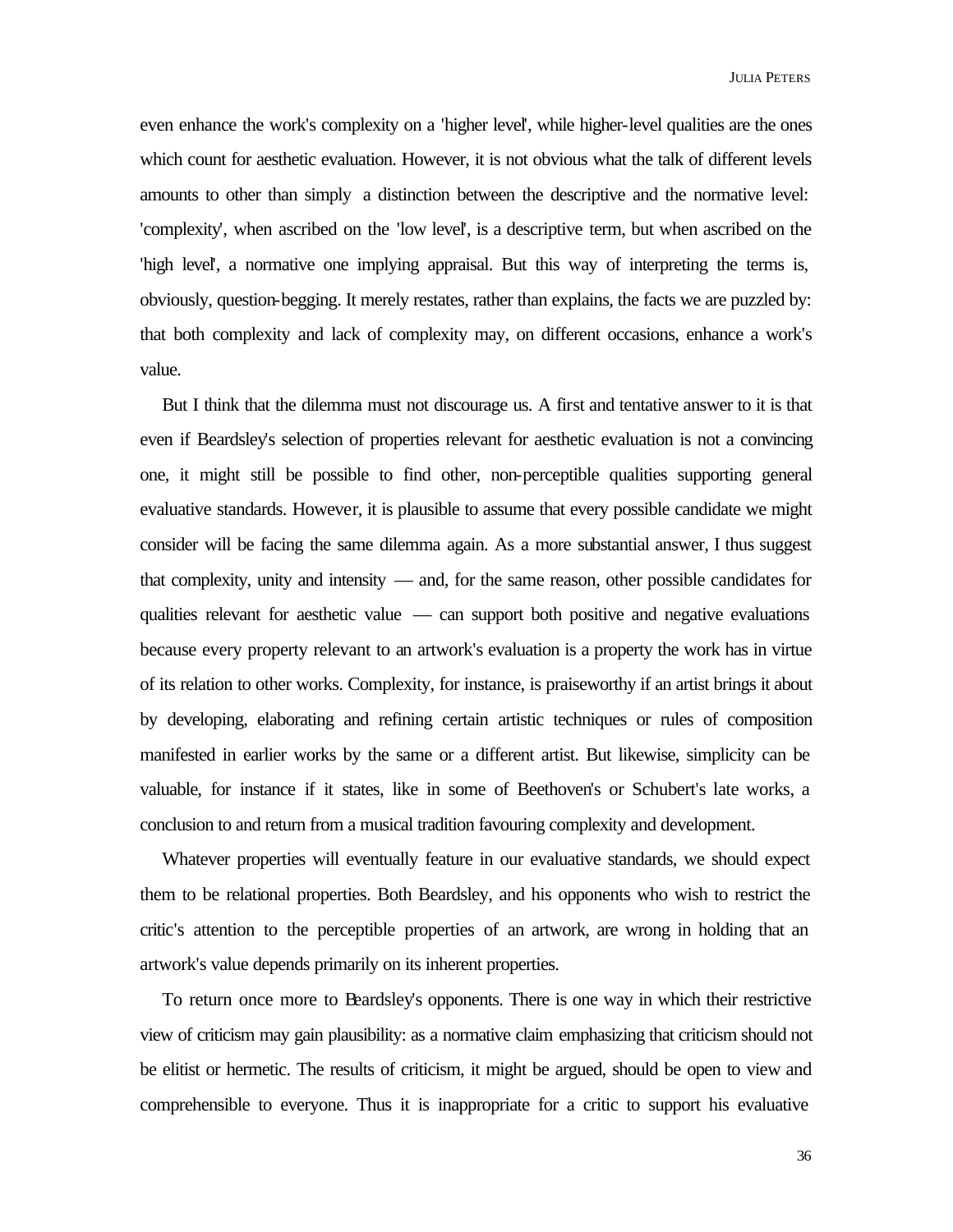JULIA PETERS

judgments by anything but what is obviously perceptible in an artwork.

However, that norm cannot possibly be valid for forms of art other than visual. The elements of a piece of music relevant for its critical evaluation are never directly perceptible, because they exist temporally: to grasp them, perception must be assisted by memory and conceptualising thought.<sup>3</sup> It is at this point that the favoured paradigm of visual art might lead to endorsing a false general view of criticism.

To conclude, even if there are no standards in criticism stating perceptible qualities as reasons for evaluative judgments, it does not follow that there are no evaluative standards at all. For it is not only an artwork's perceptible qualities which are relevant in criticism.

2. A second objection to the use of general standards as providing reasons for evaluative conclusions about artworks goes back to Kant. Kant expressed resolute refusal to yield to the alleged power of critical reasoning: 'if anyone reads me this poem, or brings me to a play, which, all said and done, fails to commend itself to my taste, then let him adduce Batteux or Lessing, or still older and more famous critics of taste, with all the host of rules laid down by them, as a proof of the beauty of his poem ... I stop my ears: I do not want to hear any reasons or any arguments about the matter. I would prefer to suppose that those rules of the critics were at fault, or at least have no application, than to allow my judgment to be determined by a priori proofs' (quoted from Mothersill 115).

The first thing to note in Kant's quotation is the equation of aesthetic value and beauty; this is a crucial step in the arguments I am now going to consider.

Kant emphasizes the inability of even famous and established critics to prove to him that a poem or a play is beautiful. If he did not find the work 'to commend itself to his taste', he would rather take the critic's reasoning to be faulty than accept its conclusion, he declares.

<sup>&</sup>lt;sup>3</sup> An idea which I shall not elaborate at this point is that the same holds true in fact for properties of pictorial works of art as well: one might claim, for instance, that in order to grasp the significance of colours in impressionist paintings, one has to see them as having evolved from the way colour is used by preimpressionist painters.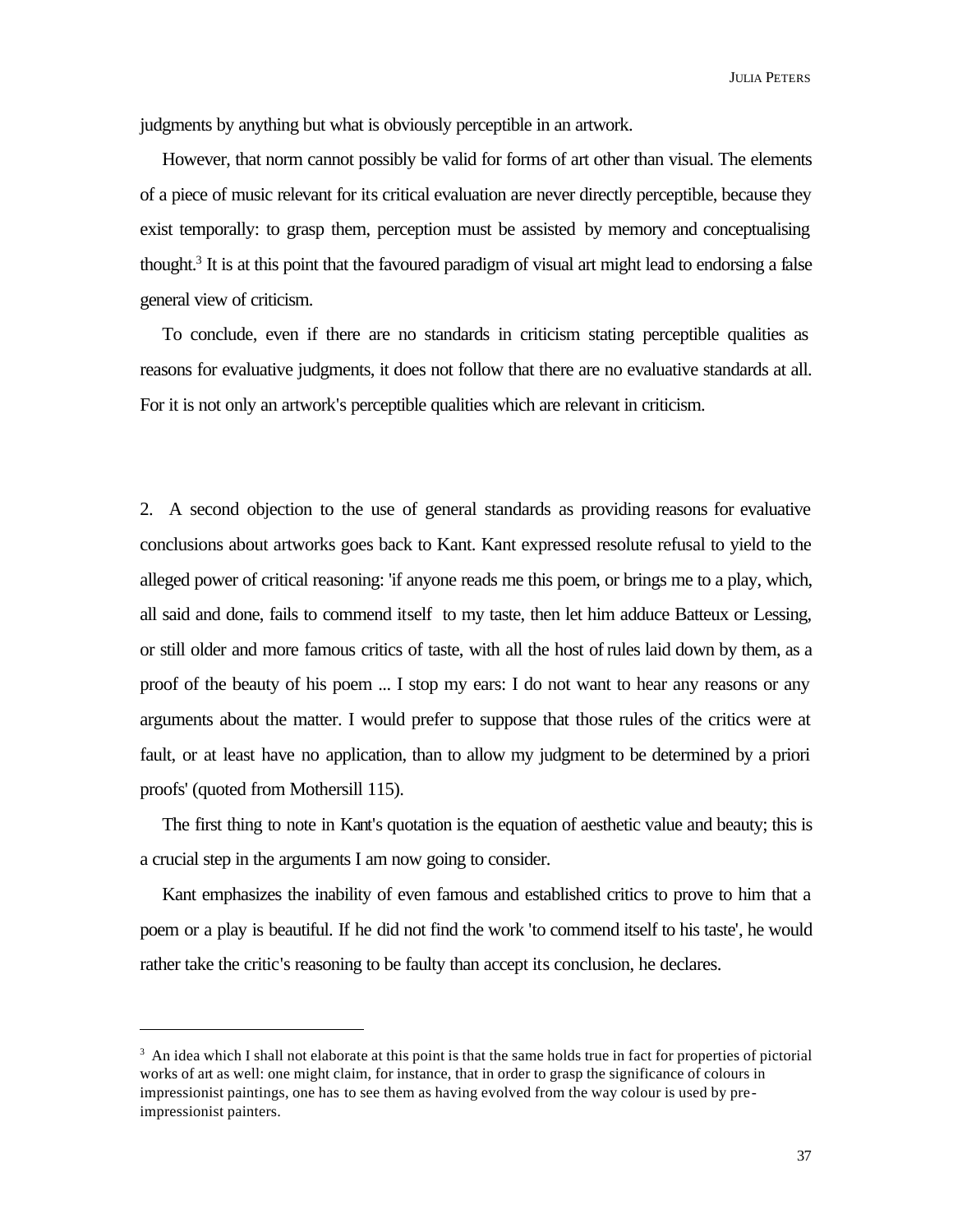An object — be it natural or artistic — is beautiful only if it elicits a feeling of pleasure in its spectator. If an artwork's value is identical with its beauty, the critic's enterprise to convince us of a work's value — or lack of value — amounts to the attempt to convince us to be pleased, or not to be pleased by the work. However, whether one is pleased or not is not a matter of reason, but of feeling. Hence one is justified in not accepting, like Kant, the critic's proofs for an artwork's beauty if their conclusion contravenes one's own response to it. 'The final standard ... is the direct response to a work of art; the judgment of personal taste, and this may contravene all canons', as Margaret Macdonald puts it (McDonald 119).

According to this argument, an artwork's value is necessarily related to a feeling of pleasure in its spectator, for its value is identical with its beauty. One might reply that in that case it should be easy for a critic to come up with general rules governing the ascription of value to artworks. He would merely have to investigate for a large number of artworks unanimously judged beautiful which specific features of theirs are pleasure-arousing and derive a general law from the result. However, the present argument goes, such a law would fall short of a genuine standard for critical reasoning. For even if we were in possession of a well-established, induction-based law stating that certain features of artworks tend to be pleasurable, no critic could use it in order to *convince* someone who fails to be pleased by an artwork exhibiting these features. In the face of his contravening reaction, the law would have to be changed, rather than his reaction in face of the law.

Thus even if our appreciation of works of art was law-governed, these laws could never be used as reasons in critical arguments.

It should be noticed, first, that the present argument is only effective in combination with the strong thesis that the spectator's pleasure in the artwork is *constitutive* of its beauty. If the pleasure was merely a contingent side-effect of perceiving a beautiful work, it would in fact be possible to acknowledge a work's beauty, and the critic's arguments in favour of it, without being pleased. Let us grant the strong 'sentimentalist'-thesis for the sake of the argument.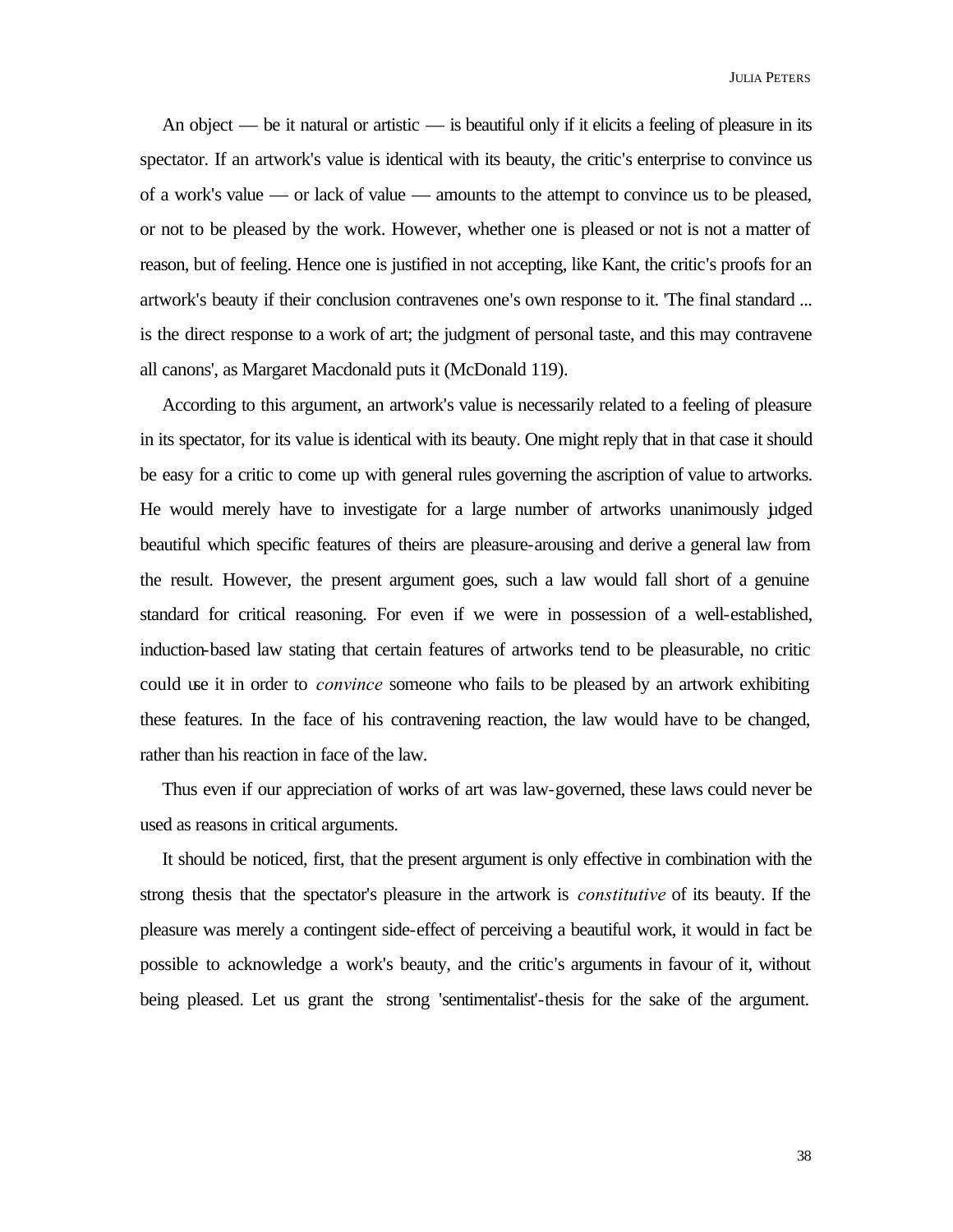JULIA PETERS

Furthermore, let us grant that aesthetic value is identical with beauty.<sup>4</sup>

What about the second premise: is it true that one can never be moved by reasons to be pleased by a thing?

Not obviously. A person may be convinced to be pleased by something she used to be indifferent to if she is pointed out that it serves one of her interests, or serves to satisfy one of her desires in a way she was not aware of before. This is true at least if being interested in something, or being motivated to do it, is a sufficient condition for being pleased by it. However, a defender of the present argument will be quick to reply that in that case the pleasure would be not immediate, or directed at the thing itself, but mediated by an interest or desire. Aesthetic pleasure, by contrast, it is argued, is taken in an object independently of its capacity to satisfy an interest or desire; it is, as Kant puts it, disinterested. Therefore, even if one can be convinced to like something when learning about its capacity to satisfy a desire or serve an interest, this does not disprove the claim that one cannot be moved by any possible reason given by a critic to take *aesthetic* pleasure in it.

Mary Mothersill is sympathetic yet critical to the Kantian position. Kant merely stipulates that aesthetic pleasure is different from the pleasure of achieved interest and gratified desire, but he does not give a plausible explanation for it, she claims. But she agrees that 'by hypothesis, there is a difference; what we need to discover is wherein the difference lies' (Mothersill  $325$ ).<sup>5</sup>

<sup>&</sup>lt;sup>4</sup> The most obvious response to the present argument would be to simply reject the premise that aesthetic value is identical with beauty. It would be easy to support this line of argument with reference to actual examples of artworks, or to general tendencies in the history of art. We only need to look at the period of Romantic art in order to find works which are all but comforting and pleasant for the spectator, and intended to be so by their creators: ugliness, distortion, perversion, disease are prominent features in Romantic art. And obviously, looking at contemporary art, it will be difficult to find works apt to comfort us and serve as sources of pleasure. However, we cannot convince a philosopher defending the claim that aesthetic value is identical with beauty by simply citing alleged counter-examples. For how should we counter their possible retort that they *are* in fact pleased by the works we point out, and that we will fail to genuinely esteem them if we are not? Therefore, it is more promising a strategy to yield to the present premise and proceed as above.

<sup>&</sup>lt;sup>5</sup> I disagree with Mothersill's Kant-exegesis. Kant does give an elaborate explanation of the specific nature of aesthetic pleasure; although one Mothersill, like many contemporary commentators, might not be willing to accept. According to Kant, aesthetic pleasure arises from aesthetic judgment which is of a specific nature.

In ordinary cases when we judge an object to be a source of pleasure, our judgment is a means to register that the object at hand has a certain property — we do so by applying a concept to the object which is apt to satisfy a desire or match an interest of ours. By contrast, if our pleasure is aesthetic, it is the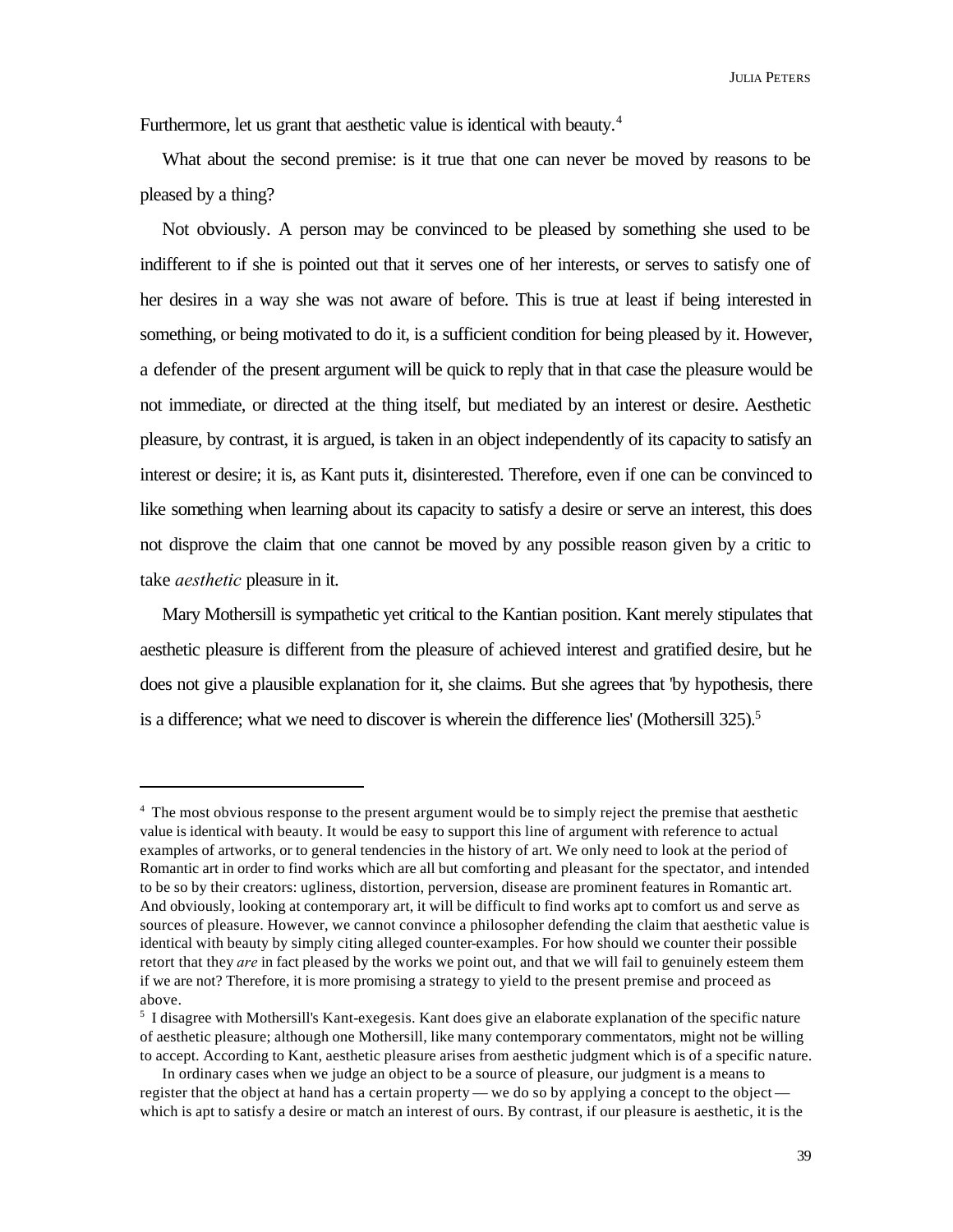To provide what she is asking for, Mothersill refers to the conception of criticism we discussed in section 1, as she finds it in Arnold Isenberg's writings. To recall, according to that account, it is a critic's task to direct our attention by means of indexical terms to the 'individualqualities' or 'quality-individuals' of a work of art. He does this in order to direct our attention to the work's aesthetic value or beauty. Thus when we appreciate the work's value and take pleasure in its beauty, we thereby take pleasure in its 'individual-qualities'. In contrast, if an object pleases me because it serves an interest or satisfies a desire of mine, it does so in virtue of an ordinary property or quality which is referred to by a general term. Thus what distinguishes aesthetic from ordinary pleasure is that it is directed at a certain kind of object, more correctly: an individual-quality.

Mothersill's account is not satisfying, and for the same reasons she employs against Kant: the stipulation of the mysterious hybrid 'property-individual' as the object of aesthetic pleasure merely restates, rather than solves, the problem of identifying the specific feature which makes pleasure aesthetic rather than ordinary.

To solve the problem remains a challenge. As long as it has not been successfully accomplished, the premise that reasons cannot convince us to take pleasure in an artwork is not valid — for in order to validate it, it must be restricted to aesthetic pleasure, and thus complemented by a viable distinction between ordinary and aesthetic pleasure. Thus we can remain with the claim that a critic can convince us with reasons to appreciate an artwork, even if the pleasure we take in it is constitutive of its value. Being shown, by a critic's arguments, that an artwork serves an interest or satisfies a desire of ours, we may come to take pleasure in it even if we did not before.

judgment itself — 'the mere judgment about the object' (Critique of Judgment, §3) — which causes it. Aesthetic judgments are sources of pleasure not because they register something pleasant to be present in an object, or a pleasant object to be present, but because it is a pleasure to make them. They are not, as Kant emphasizes in a number of different formulations, *directed at the object*.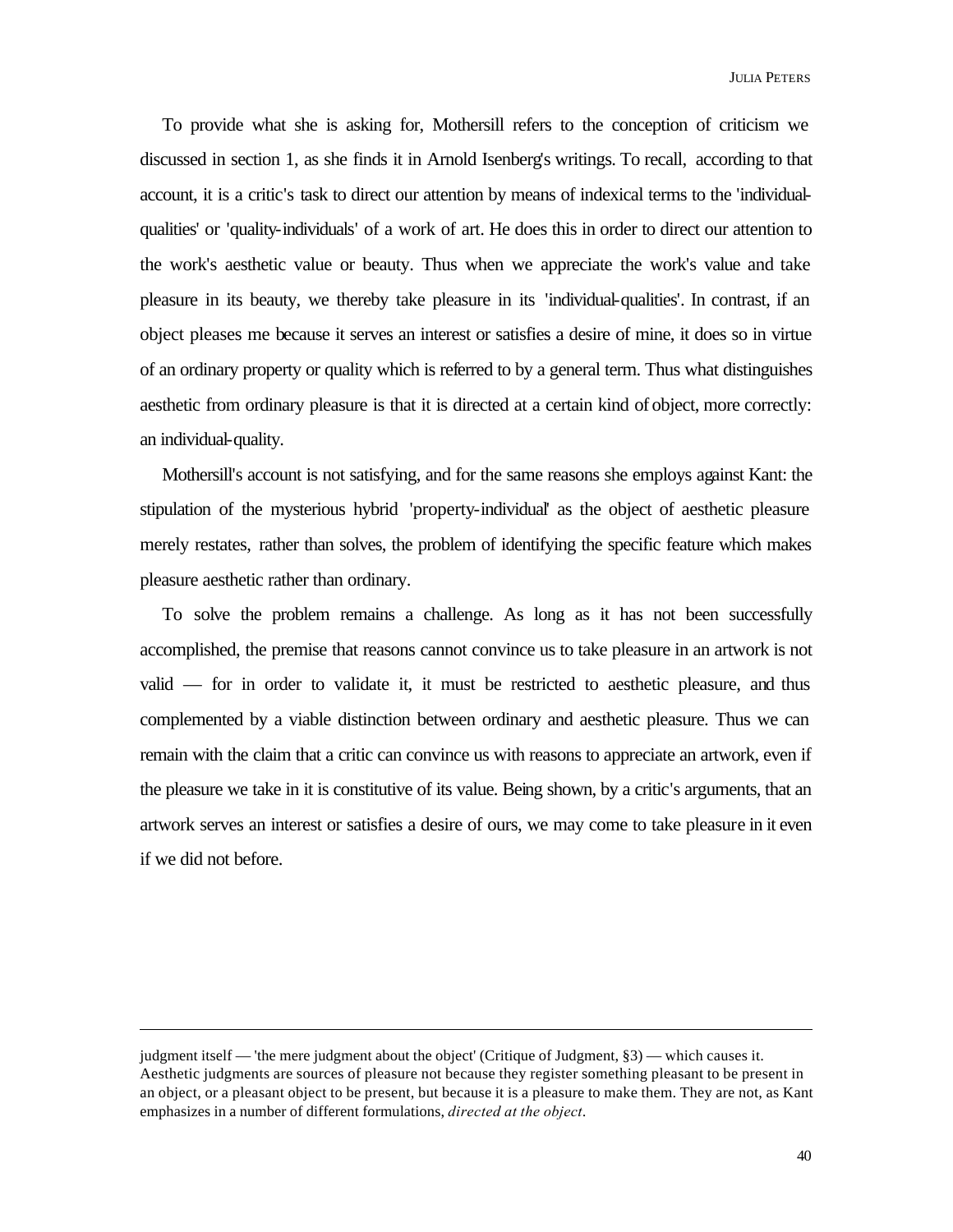JULIA PETERS

This may sound barbaric to the ears of many: are we now trying to subordinate art to practical purposes? Should we not protect it from that fate and keep its value untainted by practical interest? These questions point us towards the next section. But the offhand reply I want to make is that the suspicion of barbarism might be less suggestive if one supposes it is out of our cognitive interest in and desire for learning the truth that we appreciate art.

3. The final objection I wish to consider is due to Stuart Hampshire in his 'Logic and Appreciation'. Hampshire takes into account an important point that we have neglected in the debate so far: the perspective of the artist who creates the work of art which will subsequently be an object of the critic's judgments. Artistic creation is essentially different from problemsolution, Hampshire argues. An artist does not start out from a general problem — for instance, the task to create 'something beautiful' — to then go on and create a work as a solution to that problem; rather, he starts out from the plan to create one individual work. The artist does 'not set himself to create Beauty, but some particular thing' (Hampshire 162). In that sense, a work of art is *gratuitous*: it is not meant by its creator to serve any purpose other than its own existence, any 'purposes which lie outside' (Hampshire 162).

But if an artwork is not meant to comply with a general standard, it is unfair to judge it by its fitness to do so. It is inappropriate to apply general norms and standards to artworks in order to compare and grade them. The urge to do so, Hampshire claims, stems from the wish to draw an analogy between aesthetic and moral judgment. While in moral judgments actions are judged by general moral standards, attempting to apply the same procedure to artworks means to be 'a moralist in criticism' (Hampshire 168), that is, to be a moralist where one should be an aesthete.

Hampshire's argument is powerful and beautiful, too, if one is allowed to apply aesthetic terms to a philosophical argument. For it emphasizes the dignified autonomy of art, averting attempts to instrumentalise it for unworthy purposes.

But precisely the effort to retain and protect art's very own dignity can easily and dangerously bring about the opposite result when it leads to regarding the sphere of art as detached and isolated from all other spheres of life, too dignified to interact with and influence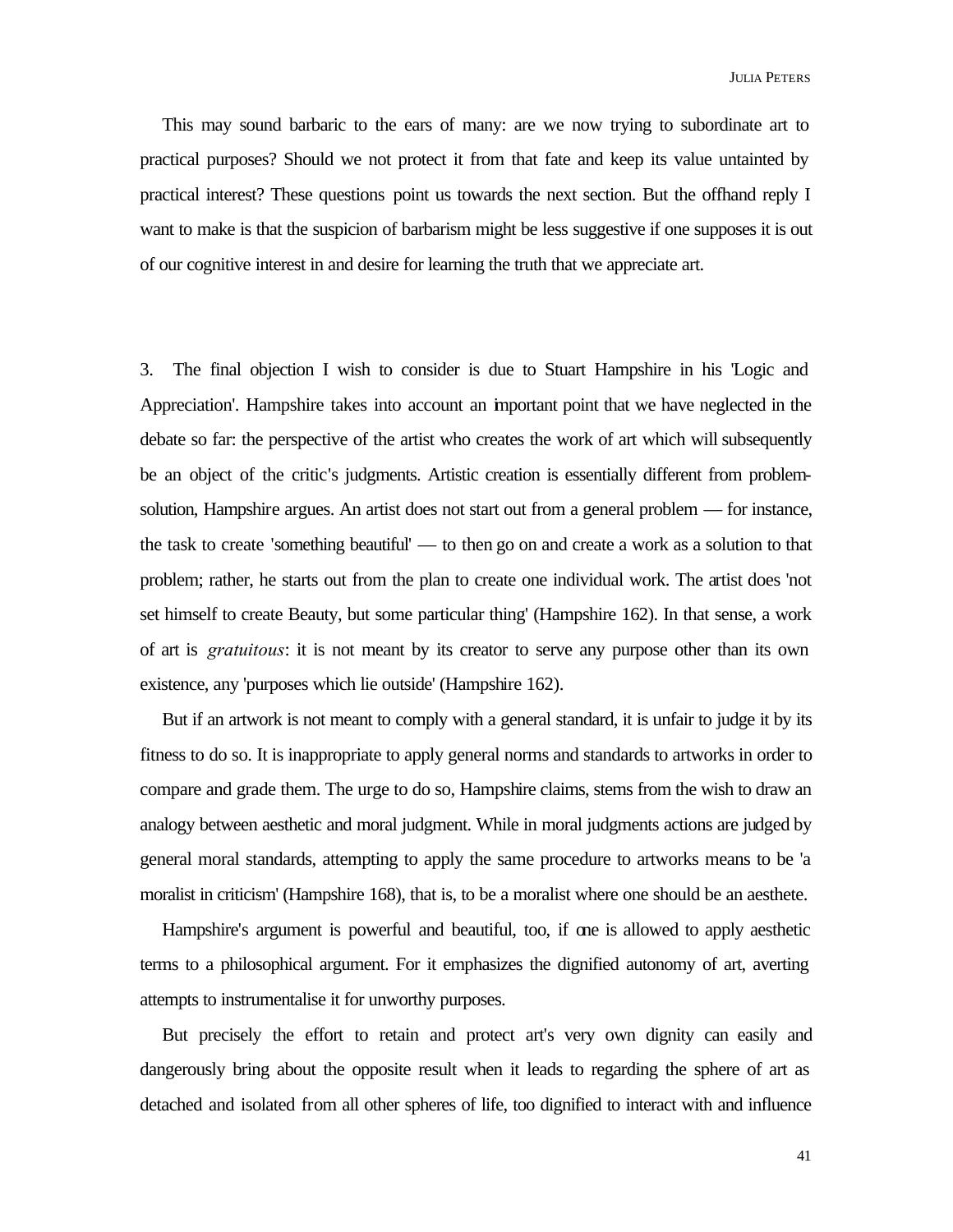them in any respect. It is philistine, to be sure, to exploit art for commercial purposes, or propaganda, or for cheap emotionalising effects in movie soundtracks. But on the other hand, we will incapacitate, rather than dignify art if the only interest we take in an artwork is, in Hampshire's words, 'to hold ... [it] still in attention, by itself and for its own sake' (Hampshire 166) — only that, Hampshire writes, 'would count as having an aesthetic interest in it' (Hampshire 167).

Part of the power of Hampshire's argument derives from the suggestive expression '*inside* and *outside* the artwork'. Only what is intended by the creating artist is *internal* to the artwork, Hampshire argues; anything else is *external*. But what is external to the artwork is alien to it. The artist does not intend the work to satisfy a general standard; therefore, to apply a general standard for evaluation is to apply an external, and thereby an alien or inappropriate standard.

Hampshire's view of artistic production seems to be quite naive. It is certainly not true that an artist never pays respect to general aesthetic standards and normative guidelines. Reflection is part of the productive procedure. But supposing that Hampshire is right — even then, I think, we could still legitimately apply a general standard to evaluate the work. For I would like to contest the idea that any feature of a work not intended by the artist who produced it is *external* in the sense of *alien* to his work, that is, not part of its essence.

An artwork is part of the history of art, and part of the history of the particular artform it is an instance of, whether its creator intends it to be so or not. It is necessarily part of that history because both the techniques and the material — that is to say, not merely the *physical* material, but the basic elements of artistic production, for instance scales, harmonies and chords in the case of musical composition — used by an artist in his creation are not invented by him from scratch, but bequeathed by art history. In virtue of its historical existence, an artwork stands in relation to a number of other works in the past and in the future which its creator cannot possibly be aware of.

It is the fact that every artistic creation in one form of art is an attempt to master material and techniques which are common to and have developed in the course of the history of all the preceding works of that form of art, which make it comparable to its predecessors and may even allow for the works' hierarchisation.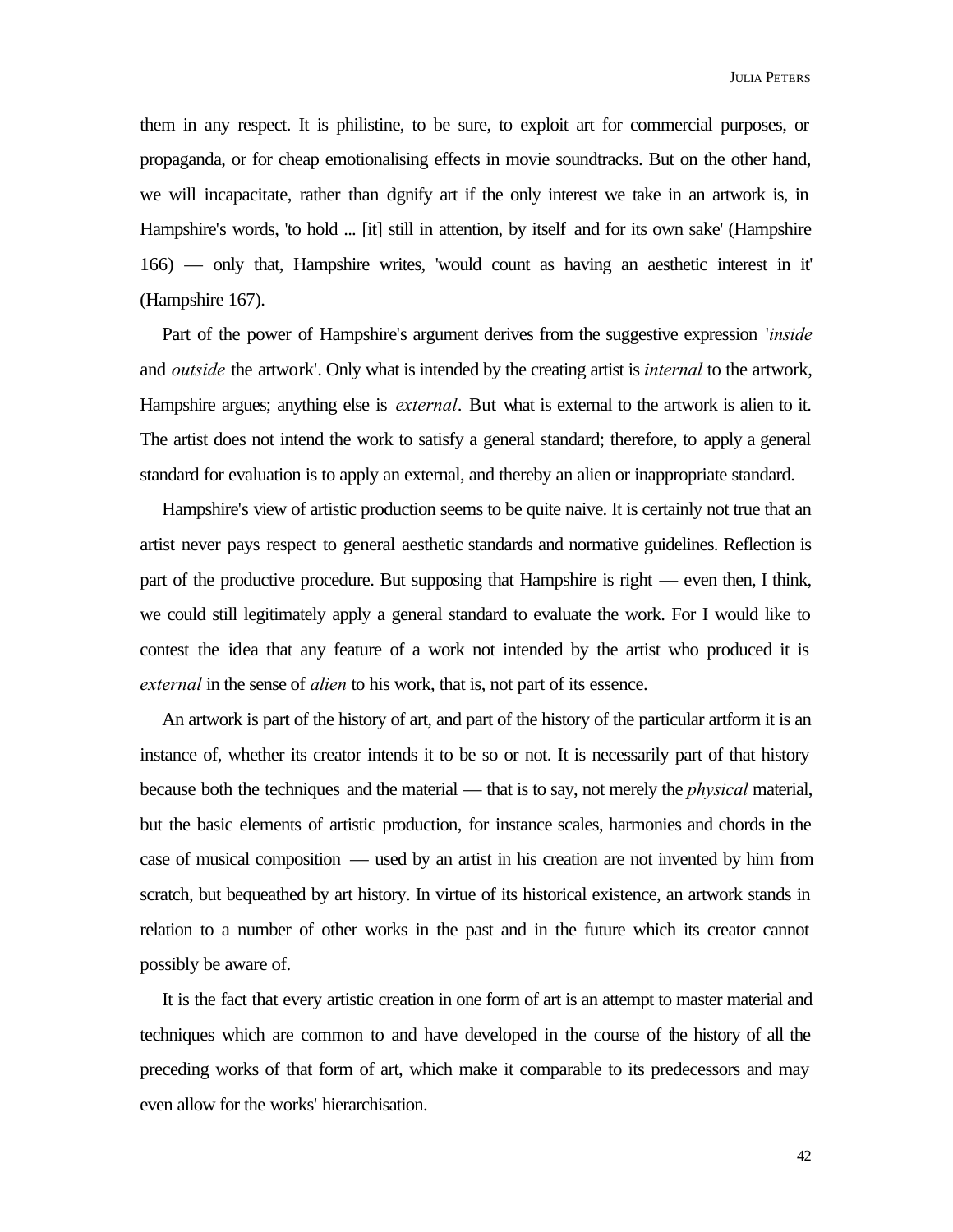We can now see that the framework of 'problem and solution' is not as inappropriate to the sphere of artistic creation as Hampshire takes it to be. Even if an artist is not aware of it, his creation is a solution to a problem inherited from preceding works: the problem of mastering historically bequeathed material and techniques. Of course, some works try to radically break free from the history of art and purge themselves of everything possibly handed over from tradition. Confronted with new works of that kind, we are often at a loss when it comes to evaluate them. But not all works are like that; most are rightly regarded as part of a long history and rightly compared with the works constituting that history.

In short, the 'monadic' nature which, according to Hampshire, an artwork has, does not do justice to its historical existence, in virtue of which it shares inherited standards with other works. I agree with Hampshire that it is wrong to justify and evaluate artworks in light of practical purposes, and that to justify them in that way means not to do justice to their nature as artworks. To appreciate them in the right way, 'the spectator-critic ... needs to suspend his natural sense of purpose and significance' (Hampshire 166). But, as I have tried to show, he does not therefore have to abandon all general standards of and reasons for evaluation.

Critical reasoning is indispensable for drawing a distinction between good and bad works of art. I have considered and contested claims and arguments calling into question the view that a critic makes evaluative judgments on the basis of general reasons and standards. If my arguments are successful, we will be able to retain that view, at least in the face of the objections I considered. And retaining it is important, if our hope that criticism will provide us with guiding standards for judging works of art ourselves is not to turn out to be illusory.